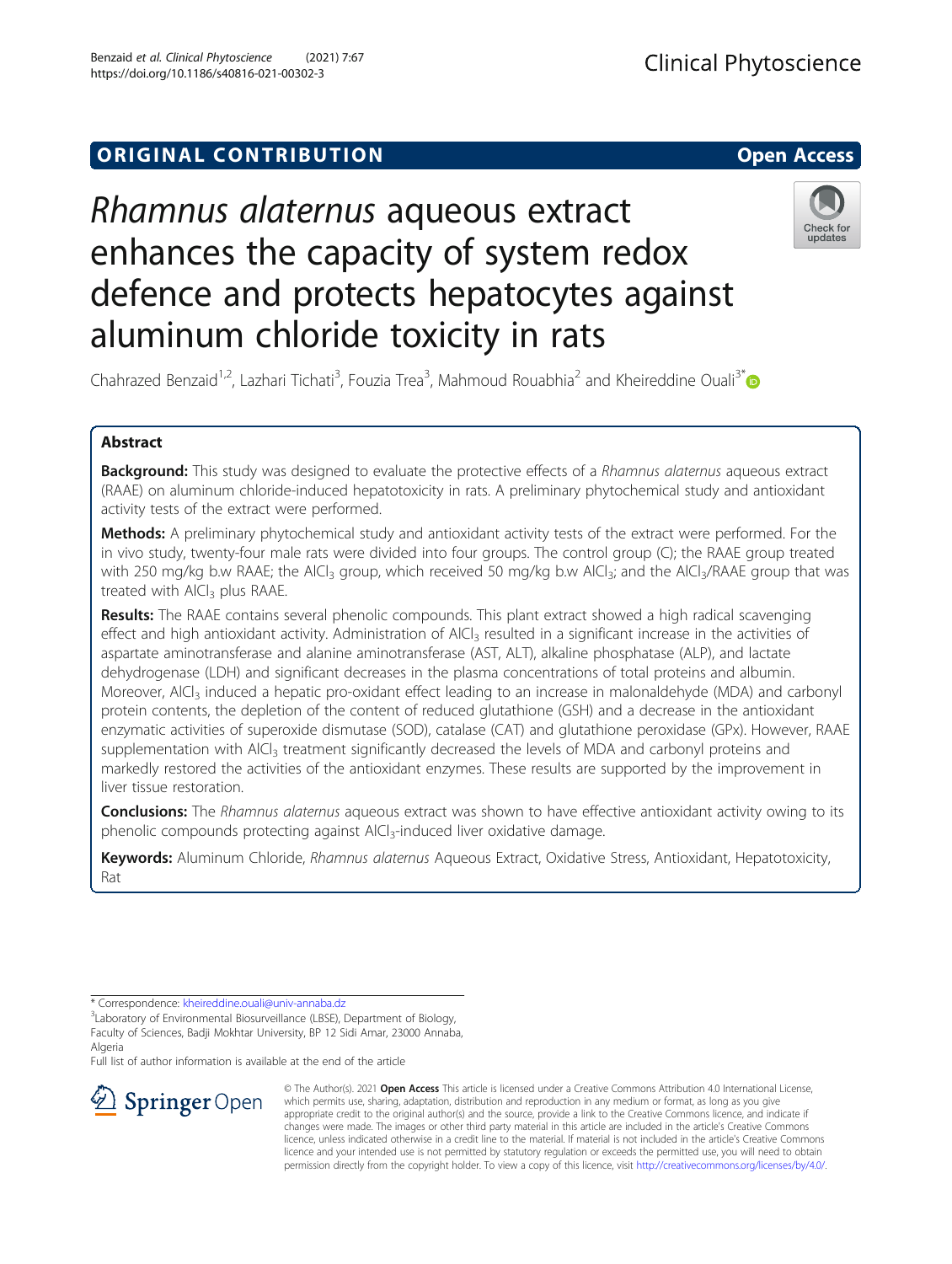## Introduction

Aluminum (Al) is a ubiquitous metal found in our daily life due to its presence in the natural environment and its large use in food, cosmetic products, and water purification and for therapeutic purposes [\[1,](#page-7-0) [2](#page-7-0)]. Human tissues such as the skin, respiratory tract and intestine are barriers to Al entry into the blood. However, Al contamination can occur through fluids given parenterally [\[3\]](#page-7-0). Inappropriate levels of Al in the human body could cause serious health safety problems [[4](#page-7-0), [5](#page-7-0)], and aluminum may accumulate in the liver [[6](#page-7-0)], kidneys [\[7](#page-7-0)] and brain [\[8\]](#page-7-0). It has been reported that the presence of Al in these organs causes damage through the generation of reactive oxygen species [\[9](#page-7-0)]. ROS can induce the oxidation of cell macromolecules (lipids, proteins, and nucleic acids) and alter the normal redox status of the cell [[10,](#page-7-0) [11\]](#page-7-0). The liver is a vital metabolic organ that is able to maintain energy levels, metabolize xenobiotics and ensure the structural stability of the body [\[12\]](#page-7-0). Liver dysfunction or failure usually leads to health disorders [\[13](#page-7-0)]. Al can affect the liver by causing a loss in redox homeostasis, which consequently leads to pro-/antioxidant imbalance resulting in the production of high levels of ROS [[9](#page-7-0), [14](#page-7-0)]. Al hepatotoxicity is associated with histopathological alterations, including cell necrosis and increased inflammatory cell infiltration [\[15](#page-7-0), [1\]](#page-7-0). Al intoxication treatment is performed with the chelating agent deferoxamine or malic acid [[16,](#page-7-0) [17](#page-7-0)]. Experimental studies have suggested that the use of antioxidants and free radical scavengers such as selenium, melatonin, boric acid, and vitamin C can prevent the deleterious effects of free radicals produced as a result of Al intoxication [[18,](#page-7-0) [19\]](#page-7-0). Plant extracts may ameliorate the toxicosis caused by Al exposure, as they contain several antioxidant molecules [\[20](#page-7-0), [21\]](#page-7-0). One plant used against Al toxicosis could be Rhamnus alaternus L. This shrub belongs to the Rhamnaceae family, known under the non-vernacular of Nerprun and Tamazight Amliles. It is widely used in popular medicine for its digestive, diuretic, laxative, astringent, and hypotensive activities and for treating hepatic (jaundice) and dermatological complications [[22\]](#page-7-0). Previous studies have shown that the crude extract of R. alaternus has multiple biological properties, including antioxidant, anti-mutagenic, antiproliferative, antigenotoxic [\[23](#page-7-0)–[25](#page-7-0)], and antimicrobial properties, and it is rich in polyphenols [\[26\]](#page-7-0) and flavonoids [\[27](#page-7-0)]. Therefore, the present study aimed to investigate the protective antioxidant effects of the R. alaternus aqueous extract against subchronic exposure to aluminum chloride-induced oxidative hepatotoxicity in rats.

## Materials and methods

## Chemicals and reagents

Reagent grade 98 % pure aluminum chloride  $(AlCl<sub>3</sub>)$ , the Folin–Ciocalteu phenol reagent, catechin, the free stable radical 1,1-diphenyl-2-picrylhydrazyl (DPPH), butylated hydroxytoluene, thiobarbituric acid (TBA), reduced glutathione (GSH), and DTNB [5,5'-dithiobis-2-nitrobenzoic acid] were purchased from Sigma Chemical Co. (St. Louis, France).

## Plant materials

The study was conducted on the aerial parts of R. alaternus plant leaves and stems that were collected in February 2019 from the town of Tigzirt (Tizi-Ouzou city, Northeast Algeria).

The aerial parts (leaves and stems) were cleaned with distilled water, dried in the dark, and then pulverized in a mechanical grinder to obtain a fine powder. The aqueous extract of R. alaternus leaves was prepared by the decoction method [\[28](#page-7-0)]. Briefly, 500 g of plant powder was used in a flask containing 2000 ml of distilled water, and the decoction continuously refluxed for two hours.

Thereafter, the decoct was filtered through Whatman No. 1 filter paper, centrifuged at 2500 g for 5 min, and evaporated in vacuo using rotary evaporator rotavapor. The residue was collected, weighed to determine the yield, and then maintained under sterile conditions at -20 °C until use.

#### Determination of total phenolic compounds

The determination of total polyphenol content was performed by the Folin-Ciocalteu colorimetric method as described elsewhere [[29](#page-7-0)]. The concentration of the total polyphenols was determined from the linear regression equation of the calibration curve with gallic acid:  $Y =$ 0.0138x + 0.0352,  $R^2$ = 0.9927, and expressed as micrograms of gallic acid equivalents (GE) per milligram of extract (μg GE/mg of extract).

## Determination of total flavonoids

Quantification of the flavonoids in the extract was performed by the aluminum trichloride method as de-scribed by Pourmorad et al. [\[30\]](#page-7-0). The level of flavonoids was deduced from the calibration curve of quercetin  $(Y = 0.0111x + 0.0116, R^2 = 0.994)$  and expressed as micrograms of quercetin equivalents (QE) per milligram of extract (μg QE/mg of extract).

## Determination of condensed tannins

The contents of condensed tannins were determined by the acidic vanillin method  $[31]$  $[31]$  $[31]$ . The level of condensed tannins was deduced from the calibration curve of catechin (standard solution) according to the equation  $Y = 0.0111x + 0.0741$ ,  $R^2 = 0.9847$ , and expressed as micrograms of catechin equivalents (CE) per milligram of extract (μg CE/mg of extract).

## DPPH radical scavenging activity

The anti-free radical activity of R. *alaternus* plant extract was evaluated by a 1,1-diphenyl-2-picrylhydrazyl (DPPH)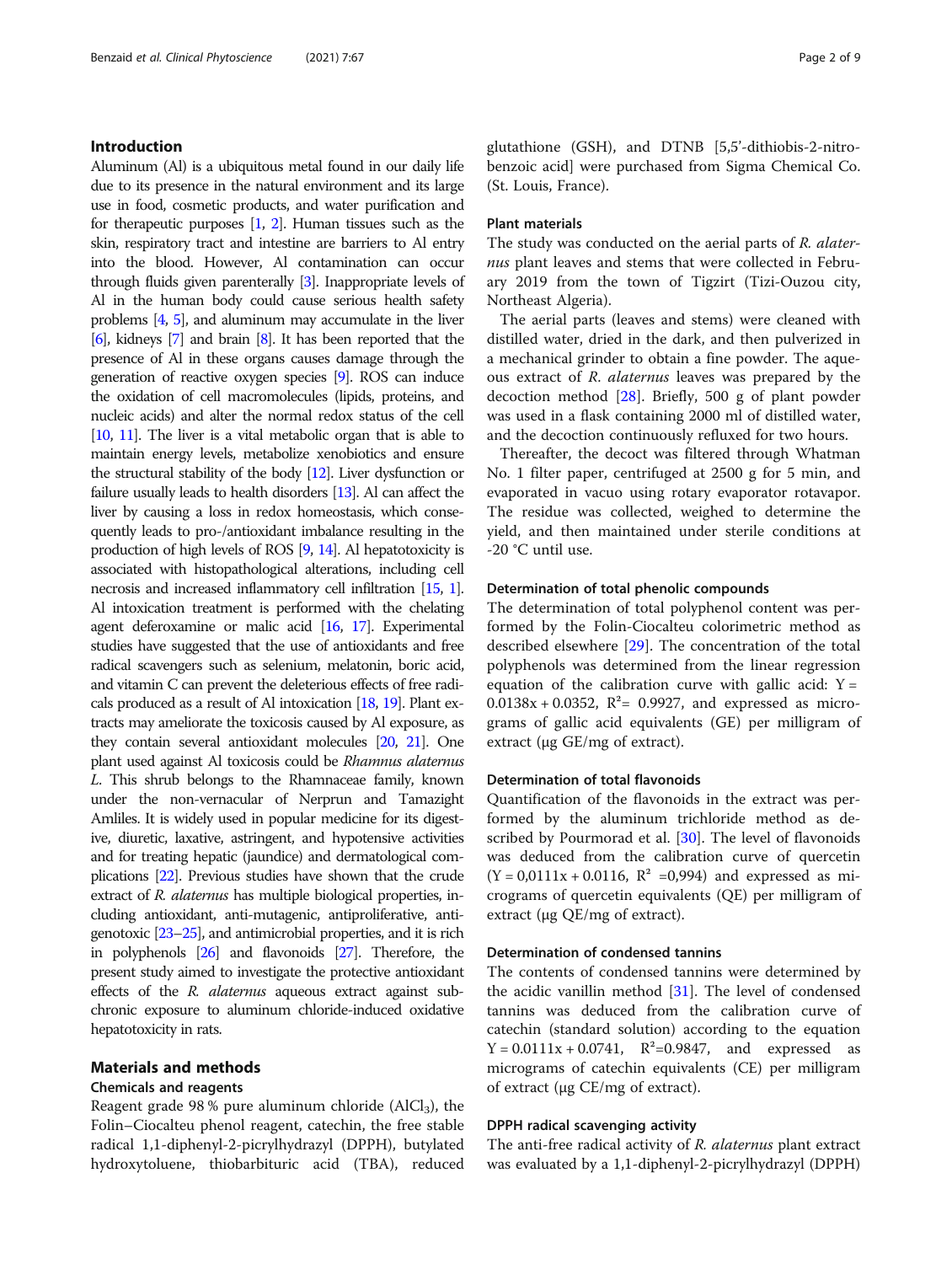trapping test. Of note, DPPH is defined as a relatively stable free radical [\[32](#page-7-0)]. The antioxidant activity, indicating the free-radical scavenging ability of the extract, is expressed as the percent DPPH discoloration according to the following equation:  $AA$  (%) = [(Abs Control-Abs sample)/*Abs* control]  $\times$  100. *AA* (%) refers to the antioxidant activity of DPPH and Abs refers to the absorbance at 517 nm.

## Reducing power assay

The reducing power of the extract was determined according to the method of Pan et al. [[33\]](#page-7-0) based on the chemical reduction of  $Fe^{3+}$  in the complex  $K_3Fe$  $(CN)<sub>6</sub>$  to form Fe<sup>2+</sup>.

## β-carotene bleaching assay

The ability of the R. alaternus aqueous extract to prevent β-carotene bleaching was determined according to the method of Ismail et al. [[34\]](#page-7-0). The antioxidant activity (AA %) is expressed as an inhibition percent in relation to the negative control using the following equation:

$$
AA\% = [1-(At0 - At120) test/(At0 - At120) control] \times 100,
$$

where  $At_0$  refers to the absorbance at time zero, and  $At_{120}$  refers to the absorbance at 120 min.

## Animal studies

Twenty-four male Wistar albino rats weighing  $220 \pm 2$  g were obtained from Pasteur Institute (Algiers, Algeria). They were kept in the animal house of our institution (Department of Biology, Badji-Mokhtar, Annaba University) under an adequate atmosphere: a temperature of 22 °C  $\pm$  2 °C, a 12 h/12 h light/dark cycle, and stable hygrometry. Animals were provided free access to water and an energetically balanced and healthy diet (ONAB; Bejaia, Algeria).

### Study design

After two weeks of adaptation, the animals were equally divided into four main groups and then subjected to various treatments for four weeks. Each treatment consisted of the delivery of one millilitre of the appropriate solution through daily gavage.

Group 1 (control group): rats received distilled water; Group 2 (RAAE): rats were orally administered 250 mg of R. alaternus aqueous extract (RAAE) per kg body weight (b.w); Group 3 ( $\text{AlCl}_3$ ): rats were orally administered 50 mg AlCl<sub>3</sub>/kg b.w; Group 4 (AlCl<sub>3</sub> + RAAE): rats received combined treatment (50 mg  $AICl_3 + 250$  mg RAAE/kg b.w).

The selected doses of RAAE and  $AlCl<sub>3</sub>$  were determined from what has been previously used in other studies [[28\]](#page-7-0) and |35]. All experimental procedures were performed according to international guidelines for the care and use of laboratory animals [\[36\]](#page-7-0). After the treatment period (4 weeks), the rats were sacrificed by decapitation, and blood samples were collected into heparin tubes followed by 10 min of centrifugation at 4000 g and 4 °C for biochemical analyses. Additionally, the liver of each animal was removed, weighed, and divided into two pieces: one piece was placed in buffered formalin for histological examination, and the other piece was kept in a -80 °C freezer until antioxidant marker analysis.

## Biochemical parameters

The plasma biochemical parameters (total proteins, albumin, transaminases (AST, ALT), alkaline phosphatase (ALP), total bilirubin, gamma-glutamyl transferase (γ-GGT), and lactate dehydrogenase (LDH)) were determined by kinetic-colorimetric methods using commercially available kits from SpinReact (Spain).

### Homogenate preparation

Liver samples were homogenized in the presence of phosphate-buffered saline. Briefly, 1 g of liver tissue was ground, homogenized in 2 ml of phosphate buffer (1/2  $w/v$ ; 1 g tissue with 2 ml PBS,  $pH = 7,4$ ), and then centrifuged at 10,000 g, and 4 °C for 15 min. The obtained supernatant was used for the determination of the malondialdehyde (MDA), reduced glutathione (GSH), protein carbonyl (PCO), and protein levels. We also measured SOD, GPx, and CAT enzymatic activities using the collected supernatants.

## Non-enzymatic antioxidant parameters

The hepatic reduced glutathione (GSH) content was assayed according to the method of Ellman modified by Jollow et al. [\[37](#page-7-0)]. The hepatic malondialdehyde (MDA) content was determined following the method of Buege and Aust [[38](#page-8-0)]. The level of carbonyl proteins (CPO) was measured by the method of Levine et al. [[39\]](#page-8-0), and the level of hepatic proteins was determined according to the method of Bradford [[40](#page-8-0)] using Coomassie blue reagent.

#### Enzymatic antioxidant activity parameters

The enzymatic activity of dismutase (SOD) was determined according to the method of Beyer and Fridovich [[41\]](#page-8-0). Glutathione peroxidase (GPx) and catalase (CAT) were determined according to the protocols outlined by Flohe and Gunzler [\[42\]](#page-8-0) and Aebi [\[43](#page-8-0)], respectively.

#### Histopathological examination

Histological study of the liver was performed according to the routine technique described by Hould [\[44](#page-8-0)]. In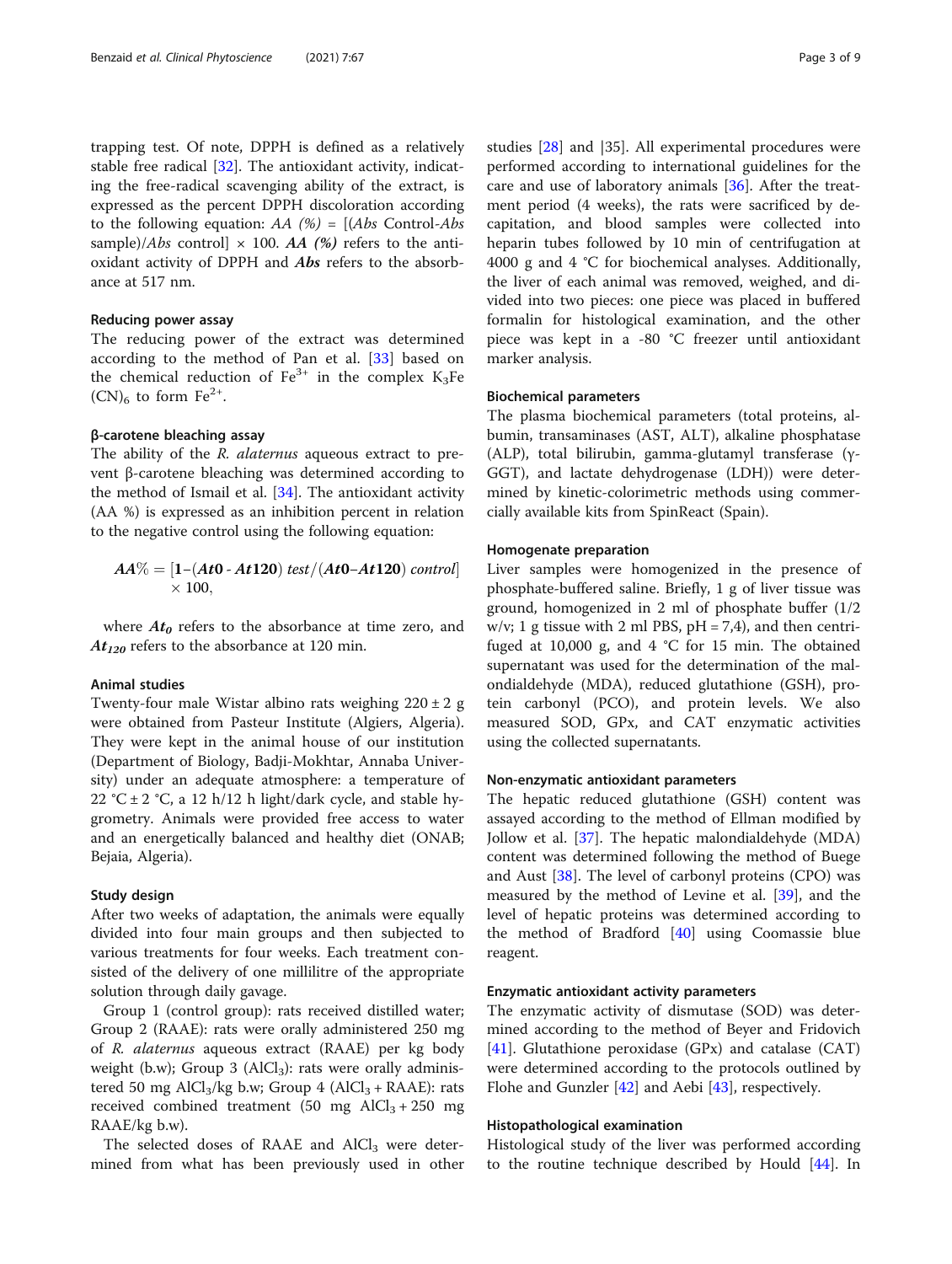brief, liver tissue specimens of each animal were fixed in 10 % buffered formalin solution for 24 h, dehydrated, and embedded in paraffin. Thereafter, the liver sections were sliced into 5 μm thick sections, mounted on slides, stained with haematoxylin-eosin and subjected to light microscopy (LEICA DM, 1000) observation.

## Statistical study

Experiments were performed with three repetitions in a fully randomized design and are displayed as the mean ± SEM. Comparisons of multiple groups were analysed for statistical significance by one-way analysis of variance (ANOVA) with Tukey's post hoc test. Statistical tests were conducted using GraphPad Prism (Ver 7, California, USA), where  $p < 0.05$  was considered significant.

#### Results

## Yield and total phenolic, flavonoid and tannin contents of the RAAE

Following phytochemical screening analyses, we determined that the yield of the aqueous extract of R. alaternus was 15,73% (Table 1). The level/mg of dry extract for polyphenols was 64.11 μg GE/mg of extract; for flavonoids, this value was 12.62 μg QE/mg of extract; and for tannins, it was 8.39 μg CE/mg of extract (Table 1).

#### Antioxidant activity of RAAE

As shown in Table [2,](#page-4-0) the aqueous extract of R. alaternus had a marked free-radical scavenging effect by DPPH assay with an  $IC_{50}$  value of 60.08 μg/ml. The standard antioxidants ascorbic acid and BHT showed  $IC_{50}$  values of 7.24 μg/ml and 37.85 μg/ml, respectively. Additionally, the aqueous extract exhibited a reducing iron power  $(EC_{50} = 43.06 \text{ µg/ml})$  that was superior to that of BHT (56.13 μg/ml), and the extract's inhibition of β-carotene oxidation showed an  $IC_{50}$  of approximately 52.34 μg/ml.

## Effect of treatment on hepatic functional biochemical markers

Data related to the effects of the treatments on the variation in biochemical parameters of hepatic function are reported in Table [3.](#page-4-0) Treatment with  $AICI<sub>3</sub>$  caused a significant decrease ( $p < 0.05$ ) in the plasma concentrations of total proteins and albumin compared to the control. In addition, the level of total bilirubin and the enzymatic activities of AST, ALP, LDH, ALT, and  $γ$ -GT increased in the  $\text{AlCl}_3$ -treated group compared to the control group (Table [3\)](#page-4-0). Interestingly, co-administration of RAAE to rats attenuated the hepatic biochemical alterations observed in rats receiving  $AICI<sub>3</sub>$  alone. Moreover, the co-treatment group showed improvements in the enzymatic activity status, the plasma levels of total proteins and albumin levels.

## Effect of treatments on hepatic malondialdehyde and carbonyl proteins

As shown in Fig. [1](#page-5-0)a and b,  $AICI<sub>3</sub>$  treatment caused depletion in hepatic antioxidant capacity, as evidenced by a significant increase (more than 49.67%;  $p \le 0.01$ ) in MDA (lipid peroxidation marker) and CPO levels (+ 28.64 %;  $p<0.01$ ) compared to the control. However, the use of R. *alaternus* at the same time as  $AICI<sub>3</sub>$  significantly  $(p<0.05)$  decreased lipid peroxidation, as the level of hepatic MDA decreased from 49.67 to 16.43 % and the level of CPO decreased from 28.64 to 13.86 % compared to  $AlCl<sub>3</sub>$  treatment alone (Fig. [1](#page-5-0)).

## Effect of treatments on hepatic reduced glutathione content and antioxidant enzymes

As shown in Fig. [2a](#page-5-0), b, c and d, treatment with  $AICI<sub>3</sub>$ caused a highly significant  $(p < 0.01)$  decrease in the GSH content and enzymatic activities of SOD and GPx, and a significant ( $p < 0.05$ ) decrease in catalase activity in liver homogenates compared to control rats. The use of Rhamnus R. alaternus extract alone had no adverse effects on hepatic GSH or the enzymatic activities of SOD, GPx, or catalase (CAT). Interestingly, coadministration of RAAE with  $AICI<sub>3</sub>$  restored the antioxidant enzymatic activities and GSH levels compared with  $AlCl<sub>3</sub>$  alone.

#### Histological evaluation

The control group (Fig. [3](#page-6-0) A and B) exhibited normal hepatic histological architecture characterized by a visible central vein and normal hepatocytes with granular cytoplasm. Histological analyses of hepatic tissues from rats fed the aqueous extract of R. alaternus showed no structural changes or cell damage (Fig. [3](#page-6-0) C and D). However, the  $\text{AlCl}_3$ -treated group showed severe hepatic tissue alterations consisting of hepatic degeneration, sinusoidal dilatation with infiltration of mononuclear cells, dilated centrilobular veins, and cell necrosis

Table 1 Yield, total phenolic, flavonoid and tannins contents of RAAE

| Extract | Yields (%)       | <b>Total phenolics</b><br>$(\mu q \; \text{GE/mq} \; \text{DE})$ | <b>Total flavonoids</b><br>$(\mu q \; QE/mq \; DE)$ | <b>Condensed tannins</b><br>$(\mu q \; \text{CE/mq} \; \text{DE})$ |
|---------|------------------|------------------------------------------------------------------|-----------------------------------------------------|--------------------------------------------------------------------|
| RAAE    | $15.73 \pm 0.22$ | $64.11 + 3.18$                                                   | $12.62 + 0.85$                                      | $8.39 \pm 0.48$                                                    |

Values are means of three replications ± SEM

RAAE: R. alaternus aqueous extract; GE, gallic acid equivalents; QE, quercetin equivalents; CE, catechin equivalents; DE, dry extract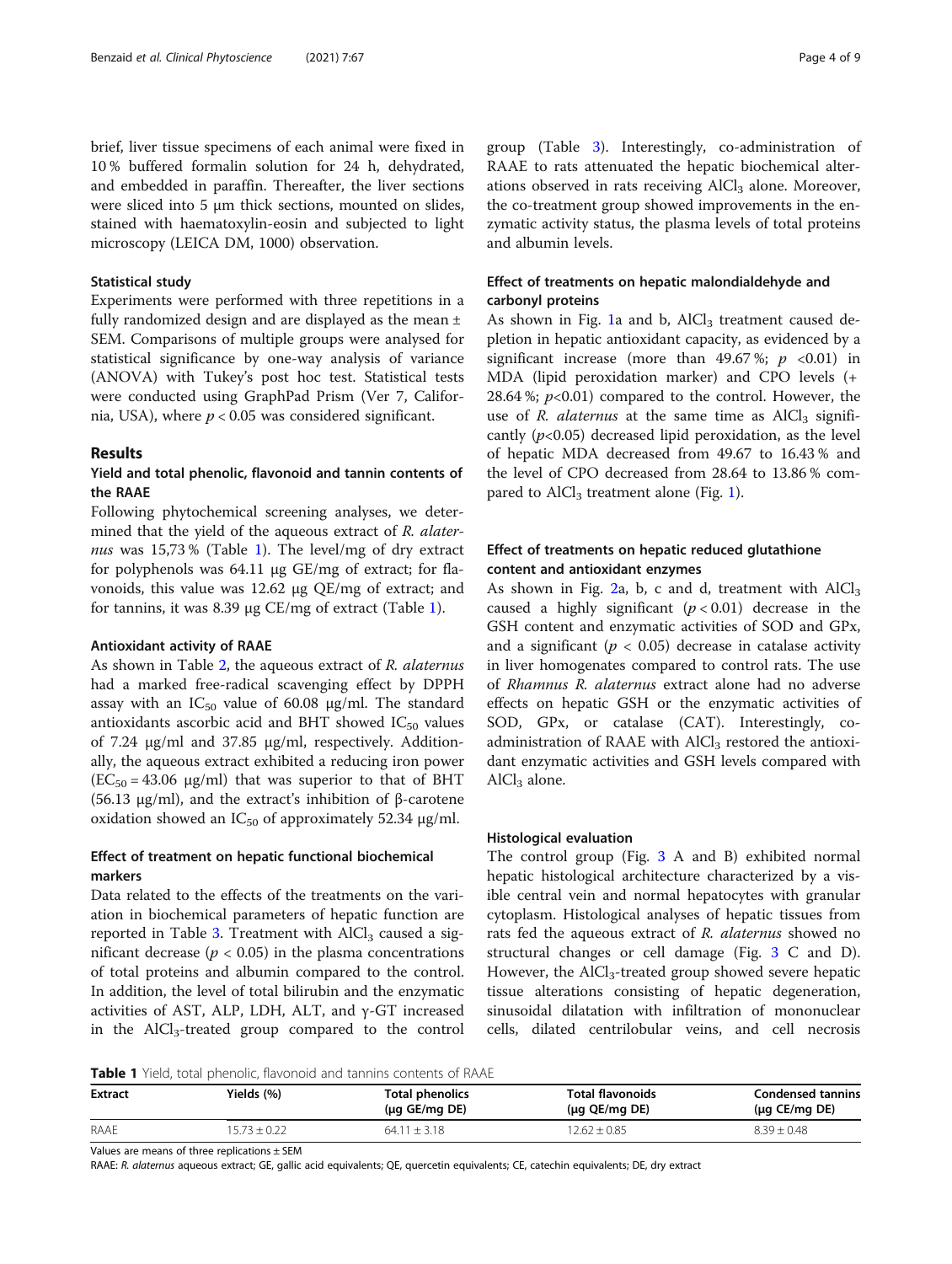| <b>Extract/Standard</b> | $EC_{50}$ values ( $\mu$ g/ml) |                                        |                  |  |  |
|-------------------------|--------------------------------|----------------------------------------|------------------|--|--|
|                         | <b>DPPH scavengingActivity</b> | $\beta$ - Carotenebleaching inhibition | Reducing power   |  |  |
| AA                      | $7.24 + 0.45$                  | ΝT                                     | $8.52 + 0.63$    |  |  |
| BHT                     | $37.85 + 1.12$                 | $20.46 + 0.84$                         | $56.13 + 1.22$   |  |  |
| RAAE                    | $60.08 + 2.09$                 | $52.34 + 1.16$                         | $43.06 \pm 1.90$ |  |  |

<span id="page-4-0"></span>Table 2 DPPH free radical scavenging activity, reducing power, and β-carotene bleaching inhibition of RAAE

Values are means of three replications ± SEM; NT: Not tested

AA Ascorbic acid, BHT Butyl hydroxytoluene, RAAE R. alaternus aqueous extract; EC<sub>50</sub>: Extract concentration corresponding to 50% of the antioxidant activity or 0.5 of absorbance in reducing power assay

(Fig. [3E](#page-6-0), F and G). These adverse effects due to  $AICI<sub>3</sub>$ were almost restored after Rhamnus al R. alaternus extract treatment. There was also a decrease in the inflammatory response with the use of the R. alaternus extract (Fig. [3](#page-6-0) H and I).

## **Discussion**

In this in vitro and in vivo (animal model) study, we demonstrated a possible protective effect of the R.  $\alpha$ laternus aqueous extract (RAAE) against AlCl<sub>3</sub>-induced oxidative liver damage as previously reported [[27\]](#page-7-0). The beneficial antioxidant properties of the R. Alaternus aqueous extract can be attributed to the phenolic compounds present, as previously reported for various plant extracts [\[25](#page-7-0)]. The R. alaternus extract we used in this study had strong DPPH freeradical scavenging activity, owing to its ability to provide hydrogen atoms [\[23](#page-7-0)] and is considered a primary antioxidant that is able to delay or inhibit β-carotene bleaching [\[45](#page-8-0)]. Additionally, its reducing power is a significant indicator of its potential antioxidant activity [[46\]](#page-8-0). Moreover, sub-chronic aluminum chlorideexposed rats (50 mg/kg bw for 30 days) exhibited marked hepatotoxicity that manifested as a significant decrease in the levels of total proteins and albumin.

Table 3 Plasma hepatic function parameters

This can be attributed to the increased intracellular concentration of aluminum in the liver that caused a decrease in protein synthesis [\[35](#page-7-0)]. The inhibitory effects of  $AICI<sub>3</sub>$  on the protein profile demonstrated in this study are in accordance with those reported by Albendea et al. [[47\]](#page-8-0), who showed that proteins react with free radicals generated by  $AICI<sub>3</sub>$ . These proteins can be denatured, fragmented, or lose their chemical structure, and thus, lose their biological activities. We demonstrated that the decrease in the levels of protein transporters is associated with liver tissue damage, as evidenced by a significant increase in AST, ALT and LDH activity. This finding could support the hepatic histopathological modifications found, resulting in leakage of liver enzymes into the bloodstream following alterations in cell membrane permeability [[48,](#page-8-0) [14](#page-7-0)]. Furthermore, increased enzymatic activity of alkaline phosphatase (ALP) in the blood generally describes primary liver biliary cirrhosis or an alteration of the hepatic architecture  $[49]$  $[49]$ , since the rise in total bilirubin level might be due to erythrocyte haemolysis or disruption of hepatic function  $[2]$  $[2]$ . Remarkable AlCl<sub>3</sub>-induced alterations in biochemical parameters (decreased plasma concentrations of total proteins and albumin and increased AST, ALT and PAL activities) were confirmed by the

| <b>Parameters</b> | <b>Experimental groups</b> |                                  |                                  |                               |  |  |
|-------------------|----------------------------|----------------------------------|----------------------------------|-------------------------------|--|--|
|                   | Control                    | Alcl3                            | <b>RAAE</b>                      | Alcl3/RAAE                    |  |  |
| $TP$ (g/dl)       | $8.95 \pm 0.56$            | $7.08 \pm 0.38$ <sup>*</sup>     | $9.02 \pm 0.64$ <sup>#</sup>     | $8.27 \pm 0.43$               |  |  |
| $ALB$ (g/dl)      | $5.23 \pm 0.28$            | $3.44 \pm 0.17$ *                | $5,32 \pm 0.26$ <sup>#</sup>     | $4.57 \pm 0.20$               |  |  |
| TB (mg/L)         | $01.05 \pm 0.07$           | $2.13 \pm 0.15$ <sup>**</sup>    | $01.12 \pm 0.10^{***}$           | $1.53 \pm 0.14$ <sup>*</sup>  |  |  |
| AST (U/L)         | $114.34 \pm 7.03$          | $146.53 \pm 9.64$ **             | $111.09 \pm 6.75$ **             | $123.43 \pm 6.12^{\text{\#}}$ |  |  |
| ALT (U/L)         | $43.26 \pm 2.64$           | $56.23 \pm 3.17$ <sup>*</sup>    | $41.09 \pm 3.01^{\#}$            | $50.32 \pm 2.87$              |  |  |
| $ALP$ (U/L)       | $108.39 \pm 7.03$          | $168.05 \pm 11.92$ <sup>**</sup> | $113.12 \pm 5.36$ <sup>##</sup>  | $135.60 \pm 8.35**$           |  |  |
| $y$ -GT (U/L)     | $02.13 \pm 0.12$           | $2.94 \pm 0.20^*$                | $02.10 \pm 0.09$ <sup>##</sup>   | $02.45 \pm 0.16$              |  |  |
| LDH (U/L)         | $538.12 \pm 31.95$         | $935.40 \pm 56.32$ **            | $548.44 \pm 35.19$ <sup>##</sup> | $796 \pm 45.76$               |  |  |

Data are expressed as mean  $\pm$  SEM (n = 6 rats/group)

Alcl3: Aluminum Chloride; RAAE: R. alaternus aqueous extract; TP: total protein; ALB: albumin;TB: total bilirubin; AST: aspartate transaminase; ALT: alanine transaminase; ALP: alkaline phosphatase; γ -GT: gamma-glutamyltransferase; LDH: lactate dehydrogenase

Significant difference compared to the control group (\*p>0.05, \*\*p>0.01)

Significant difference compared to the AlCl3 treated group (#p>0.05, ##p>0.01)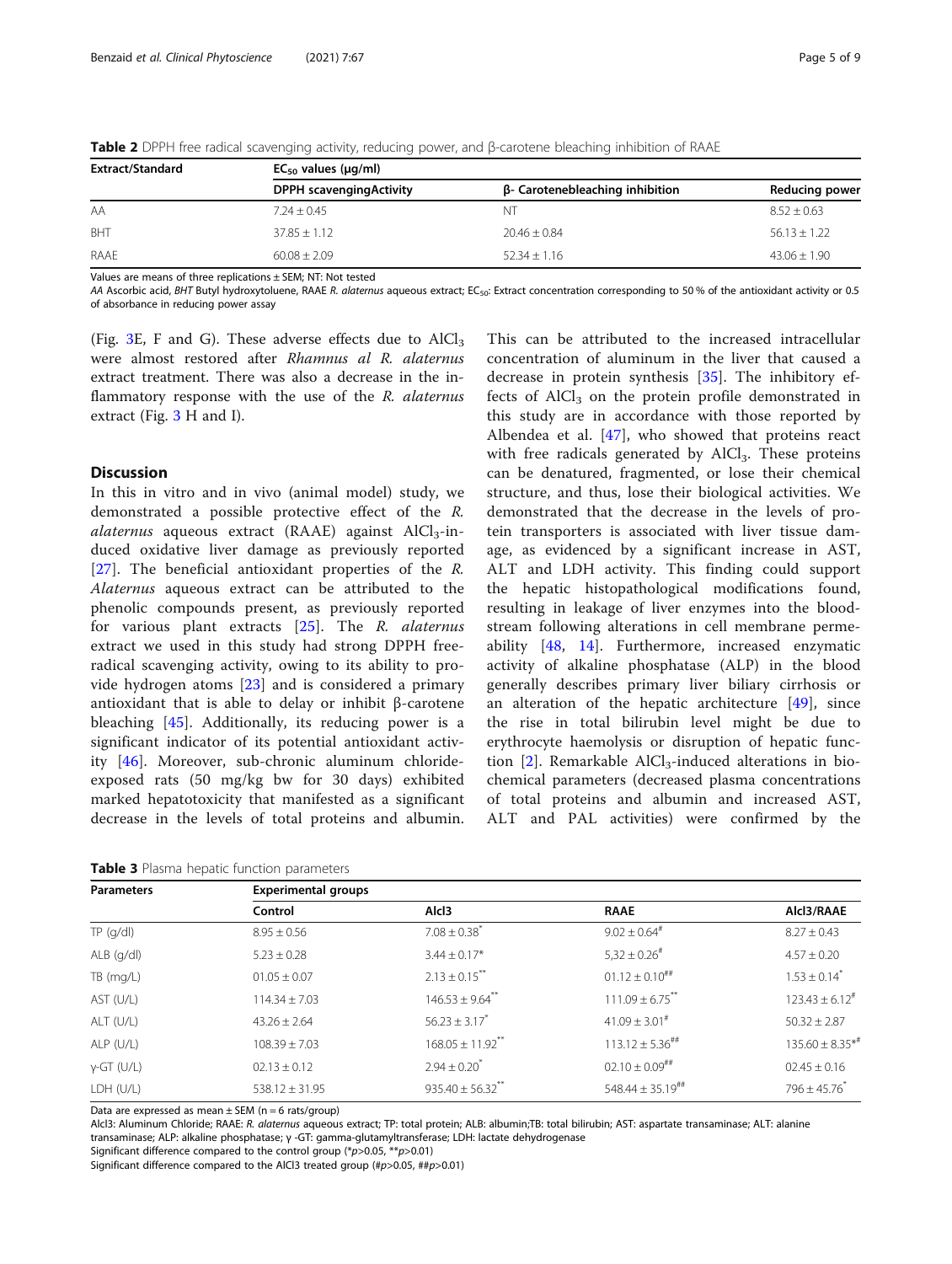<span id="page-5-0"></span>

histopathological observations reported in this study, showing cell necrosis, tissue degeneration, sinusoidal dilatation, and congestion of the centrilobular vein. These results are in line with those previously reported [\[14](#page-7-0), [21](#page-7-0)].

It should be noted that co-ingestion of RAAE and AlCl3 restored the levels of total proteins and albumin. RAAE decreased the activity of hepatic enzyme markers, contributing to the protection of the structural integrity of the hepatocellular membrane. The beneficial effects of RAAE could be attributed to the high level of phenolic compounds, including alkaloids and flavonoids [[22](#page-7-0), [27](#page-7-0)], confirming its effectiveness in preventing liver damage induced by various xenobiotics [\[28](#page-7-0), [50](#page-8-0)].

We showed that the over-induction of oxidative stress due to  $\text{AlCl}_3$  intoxication is strengthened by our study of lipid peroxidation and protein carbonyls, which are correlated with decreased hepatic antioxidant enzyme activities. In addition,  $AICI<sub>3</sub>$  treatment caused alterations in the antioxidant status, resulting in a significant increase in the levels of MDA and PCO, which reflects the oxidation of lipids and proteins shown previously [\[10](#page-7-0), [51](#page-8-0)]. We demonstrated that  $AlCl<sub>3</sub>$  decreased the levels of hepatic glutathione (GSH), leading to a pro-/antioxidant imbalance, as previously reported [[35,](#page-7-0) [14](#page-7-0)]. Glutathione, an abundant tripeptide, plays a key role in detoxifying free radical species, maintaining the intracellular redox state, and

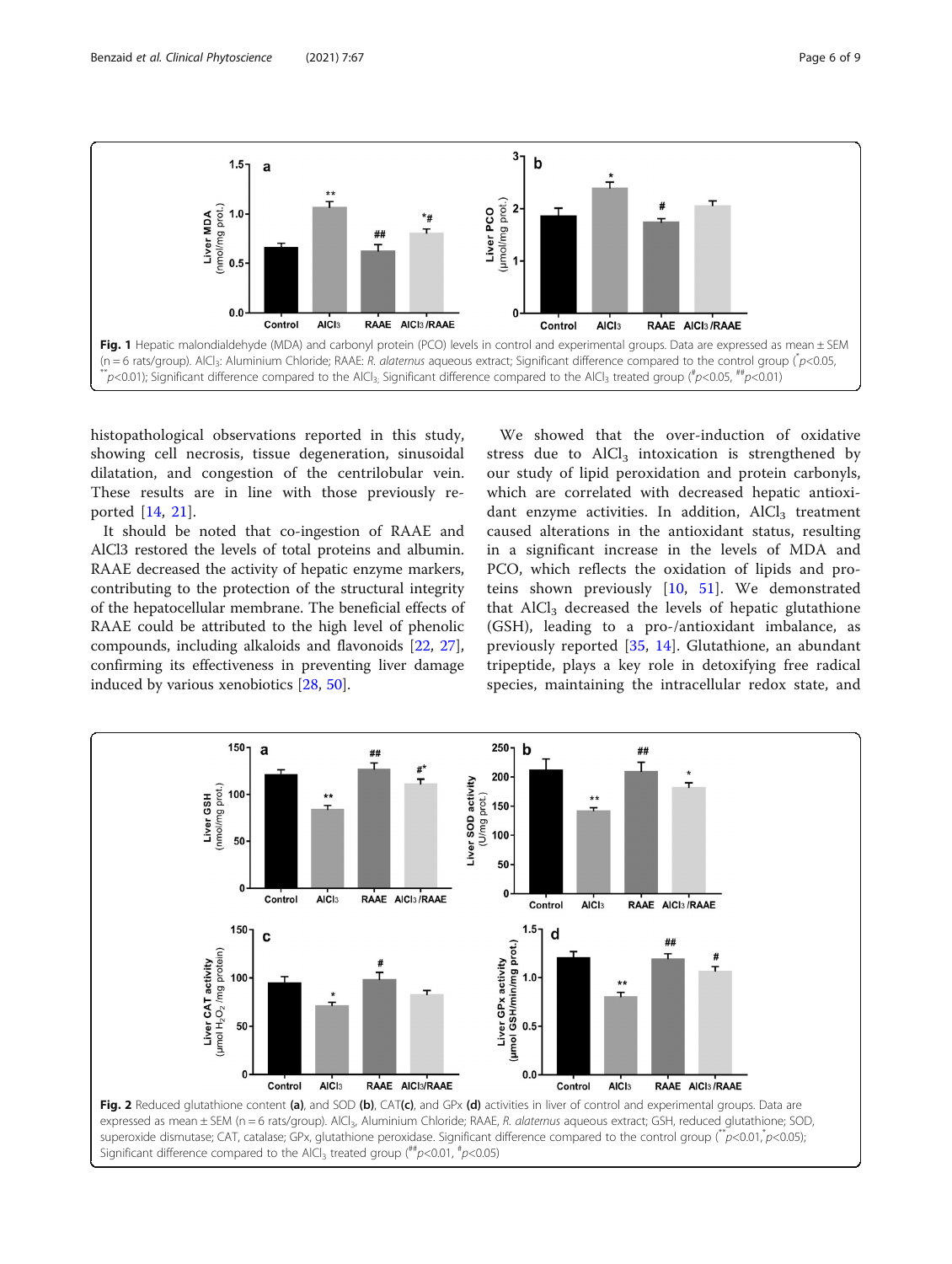<span id="page-6-0"></span>

reorganization of hepatocytes structure (Hc) (H&E staining, magnification 150X and 300X, scale bar = 50 μm

enabling the regeneration of some anti-radical molecules from their oxidized forms (e.g., vitamins C or E); its decrease compromises hepatic function [[52](#page-8-0)]. In our study, the decrease in the hepatic antioxidant defence system was confirmed by the decreased activities of antioxidant enzymes (SOD, CAT, and GPx), which are considered the first line of defence against oxidative damage [\[53](#page-8-0)].

Interestingly, co-administration of  $RAAE$  and  $AlCl<sub>3</sub>$  significantly decreased the levels of MDA and carbonylated proteins while improving the level of GSH and the activities of antioxidant enzymes.The beneficial effects of RAAEcouldbedue to thepresenceofbioactivemolecules, including flavonoids, as previously reported [[23,](#page-7-0) [27](#page-7-0)]. Flavonoids have been reported to prevent the depletion of GSH content using glutathione disulfide (GSSG) following ROS trapping [\[54,](#page-8-0) [55](#page-8-0)]. Additionally, flavonoids prevent lipid peroxidation through their redox properties, as highlighted by their ability to provide electrons and hydrogen atoms. Additionally, they could act by chelating transition metals, such as copper and iron [\[56](#page-8-0), [57](#page-8-0)]. These last results confirmed the efficacy of the R. alaternus extract in reducing/preventing the adverse effects of  $AICl<sub>3</sub>$  with an in vivo study. Indeed, rats receiving RAAE showed decreased hepatic histological damage induced by  $AICI<sub>3</sub>$ . These results suggest hepatocyte cell repair and strengthens the beneficial use of RAAE to overcome the hepatic toxicity induced by  $\text{AlCl}_3$ .

## Conclusions

This study showed that the aqueous extract of R. alaternus attenuated oxidative damage and lipid peroxidation induced by  $AICI_3$ . The mechanism of this hepatoprotective effect could be linked to its antioxidant potential and its ability to increase the activity of antioxidant enzymes.

#### **Abbreviations**

RAAE: Rhamnus alaternus aqueous extract ; AlCl<sub>3</sub>: Aluminum chloride; AST: Aspartate aminotransferase; ALT: Alanine aminotransferase; ALP: Alkaline phosphatase; LDH: Lactate dehydrogenase; MDA: Malonaldehyde; GSH: Reduced glutathione; SOD: Superoxide dismutase; GPx: Glutathione peroxidase; CAT: Catalase

#### Authors' contributions

Benzaid C: Conducting a research and investigation process, specifically, performing the experiments. Tichati L: collected and identified the plant, and performed the extraction of Rhamnus alaternus aqueous extract and phytochemical analysis. Trea F: Involved in antioxidants markers determination, histopathological analysis and participated in the discussion of results. Rouabhia M: Application of statistical and reviewing. Ouali K: supervised the project, wrote and submitted the manuscript, as well as responded to the reviewer's comments and suggestions. All authors have read and approved this manuscript before submission.

#### Funding

This research received no specific grant from any funding agency in commercial or not-for-profit sectors. This research was supported by the National Fund for Scientific Research of Algeria (Laboratory of Environmental Bio surveillance) and by the Ministry of Higher Education and Scientific Research of Algeria (PRFU project D01N01UN230120180020).

#### Availability of data and materials

All data and analyzed outcomes are available with the corresponding author if requested.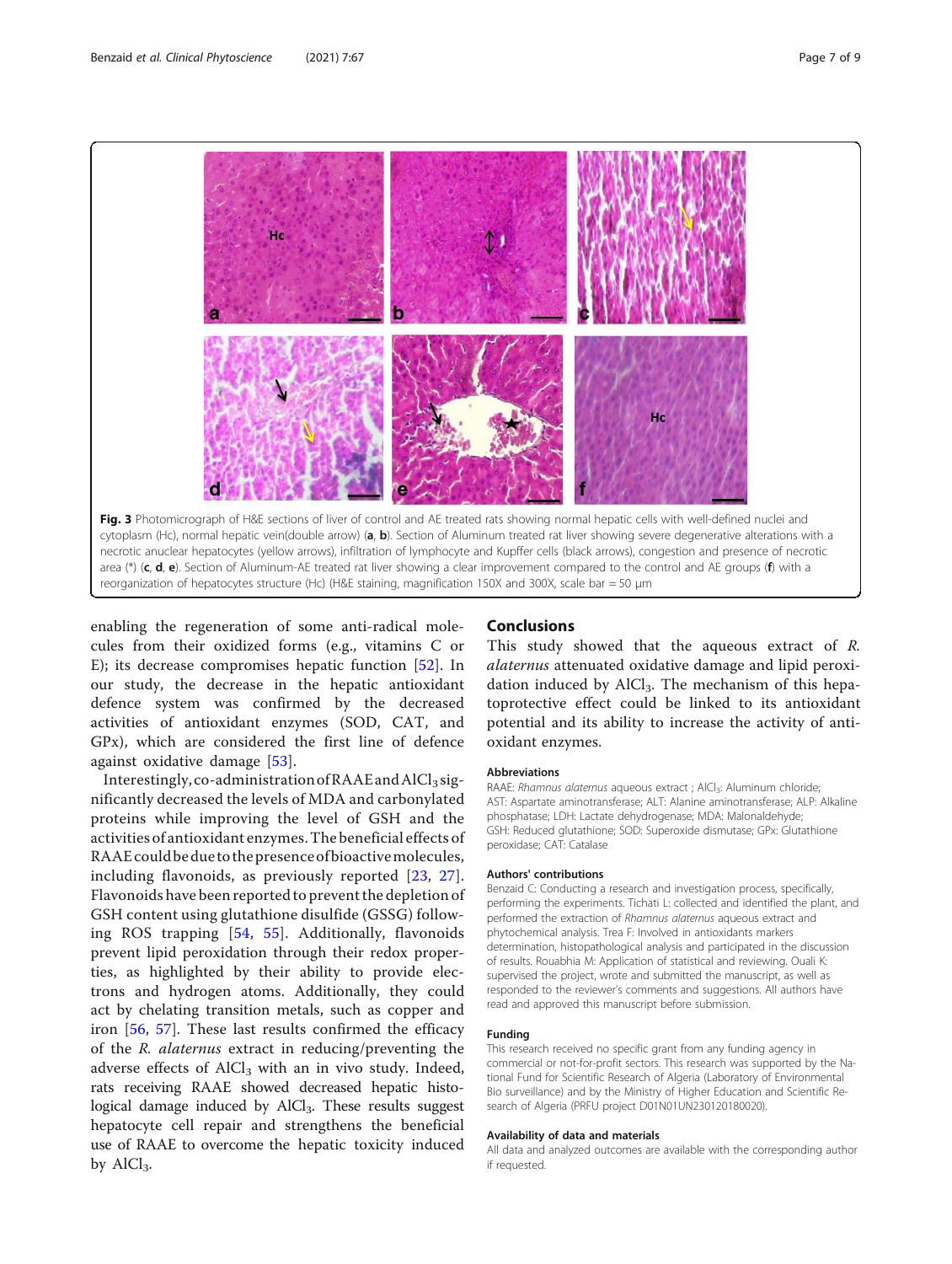## <span id="page-7-0"></span>Declarations

#### Ethics approval and consent to participate

The study was approved by the Ethical Committee of Directorate General for Scientific Research and Technological Development of the Algerian Ministry of Higher Education and Scientific Research under the ethical number of PNR ANDRS 8/u23/345.

#### Consent for publication

All authors consent to the publication of the manuscript.

#### Competing interests

The authors declare that there are no conflicts of interest.

#### Author details

<sup>1</sup>Université Badji Mokhtar-Annaba-Département de Biochimie, Annaba, Algérie. <sup>2</sup>Groupe de Recherche en Écologie Buccale (GREB), Faculté de médecine dentaire, Université Laval, 2420 rue de la Terrasse, QC G1V 0A6 Quebec, Canada. <sup>3</sup>Laboratory of Environmental Biosurveillance (LBSE), Department of Biology, Faculty of Sciences, Badji Mokhtar University, BP 12 Sidi Amar, 23000 Annaba, Algeria.

## Received: 6 August 2020 Accepted: 11 July 2021 Published online: 23 July 2021

#### References

- 1. Tahari FZ, Lablack M, Hamadouche NA, Tahari Z, Aoues A. Protective effect of Haloxylon salicornicum on hepatic and renal functions of Wistar rats exposed to aluminum. Afr J Biotech. 2016;15(9):293–302.
- 2. Imam TS, Khalifa HA, Hussein MM, Ali HA. Aluminum–induced oxidative stress and hepato-renal impairment in male albino rats: possible protective trial with naringenin. Life Sci J. 2016;12(1s).
- 3. Klein GL. Aluminum toxicity to bone: A multisystem effect? Osteoporos Sarcopenia. 2019;5(1):2–5.
- 4. Kandimalla R, Vallamkondu J, Corgiat EB, Gill KD. Understanding Aspects of Aluminum Exposure in A lzheimer's Disease Development. Brain pathology. 2016;26(2):139–54.
- 5. Exley C. The toxicity of aluminum in humans. Morphologie. 2016;100(329): 51–5.
- 6. González MA, Bernal CA, Mahieu S, Carrillo MC. The interactions between the chronic exposure to aluminum and liver regeneration on bile flow and organic anion transport in rats. Biol Trace Elem Res. 2009;127(2):164.
- 7. Al-Kahtani MA. Renal damage mediated by oxidative stress in mice treated with aluminium chloride: protective effects of taurine. Journal of Biological Sciences. 2010;10(7):584–95.
- Madhavi T. Ameliorative role of Bacopa phospholipid complex against aluminum induced neurotoxicity: Evaluation of aluminum accumulation by ICP-OES and cholinergic studies in albino rats. IJRAR. 2018;5(4):961–70.
- 9. Geyikoglu F, Türkez H, Bakir TO, Cicek M. The genotoxic, hepatotoxic, nephrotoxic, haematotoxic and histopathological effects in rats after aluminum chronic intoxication. Toxicol Ind Health. 2013;29:780–91.
- 10. Kumar V, Bal A, Gill KD. Susceptibility of mitochondrial superoxide dismutase to aluminium induced oxidative damage. Toxicology. 2009;255(3):117–23.
- 11. Ruipérez F, Mujika JI, Ugalde JM, Exley C, Lopez X. Pro-oxidant activity of aluminum: promoting the Fenton reaction by reducing Fe (III) to Fe (II). J Inorg Biochem. 2012;117:118–23.
- 12. Xu F, Liu Y, Zhao H, Yu K, Song M, Zhu Y. Li Y. Aluminum chloride caused liver dysfunction and mitochondrial energy metabolism disorder in rat. J Inorg Biochem. 2017;174:55–62.
- 13. El-Bakry H, El-Sherif G, Rostom RM. Therapeutic dose of green tea extract provokes liver damage and exacerbates paracetamol- induced hepatotoxicity in rats through oxidative stress and caspase 3-dependent apoptosis. Biomedicine pharmacotherapy. 2017;96:798–811.
- 14. Cheraghi E, Roshanaei K. The protective effect of curcumin against aluminum chloride-induced oxidative stress and hepatotoxicity in rats. Pharmaceutical Biomedical Research. 2019;5(1):11–8.
- 15. Ogunmoyole T, Dada I, Adebamigbe OA. Ameliorative potentials of Persea americana leaf extract on toxicants - induced oxidative assault in multiple organs of wistar albino rat. Clin Phytosci. 2021;7(27). [https://doi.org/10.1186/](https://doi.org/10.1186/s40816-020-00237-1) [s40816-020-00237-1](https://doi.org/10.1186/s40816-020-00237-1).
- 16. Crisponi G, Nurchi VM, Bertolasi V, Remelli M, Faa G. Chelating agents for human diseases related to aluminium overload. Coord Chem Rev. 2012; 256(1–2):89–104.
- 17. Al-Qayim MA, Mashi S. Renal effects of propolis and malic acid in Aluminum exposed male rats. App Sci Rep. 2014;5(1):26–30.
- 18. Othman MS, Fareid MA, Abdel Hameed RS, Abdel Moneim AE. The Protective Effects of Melatonin on Aluminum-Induced Hepatotoxicity and Nephrotoxicity in Rats. Oxid Med Cell Longev. 2020;2020:1–12.
- 19. Luo J, Li X, Li X, He Y, Zhang M, Cao C, Wang K. Selenium-Rich Yeast protects against aluminum-induced peroxidation of lipide and inflammation in mice liver. Biometals. 2018;31(6):1051–9.
- 20. Mokrane N, Kharoubi O, Tahari FZ, Guenzet A, Aoues A. The effect of Thymus vulgaris L. on renal and liver toxicity in wistar rats exposed to aluminum. Journal of Medicinal Plants Research. 2020;14(1):13–23.
- 21. Balgoon MJ. Assessment of the Protective Effect of Lepidium sativum against Aluminum-Induced Liver and Kidney Effects in Albino Rat. BioMed research international. 2019;2019(4516730):9. <https://doi.org/10.1155/2019/4516730>.
- 22. Bhouri W, Boubaker J, Kilani S, Ghedira K, Chekir-Ghedira L. Flavonoids from Rhamnus alaternus L. (Rhamnaceae): Kaempferol 3-O-β-isorhamninoside and rhamnocitrin 3-O-β-isorhamninoside protect against DNA damage in human lymphoblastoid cell and enhance antioxidant activity. South African journal of botany. 2012;80:57–62.
- 23. Ben Ammar R, Kilani S, Bouhlel I, Ezzi L, Skandrani I, Boubaker J, Ghedira K. Antiproliferative, antioxidant, and antimutagenic activities of flavonoidenriched extracts from (Tunisian) Rhamnus alaternus L.: combination with the phytochemical composition. Drug Chem Toxicol. 2008;31(1):61–80.
- 24. Bhouri W, Sghaier MB, Kilani S, Bouhlel I, Dijoux-Franca MG, Ghedira K, Ghedira LC. Evaluation of antioxidant and antigenotoxic activity of two flavonoids from Rhamnus alaternus L. (Rhamnaceae): Kaempferol 3-O-βisorhamninoside and rhamnocitrin 3-O-β-isorhamninoside. Food chemical toxicology. 2011;49(5):1167–73.
- 25. Moussi K, Nayak B, Perkins LB, Dahmoune F, Madani K, Chibane M. HPLC-DAD profile of phenolic compounds and antioxidant activity of leaves extract of Rhamnus alaternus L. Ind Crops Prod. 2015;74:858–66.
- 26. Ammar RB, Bhouri W, Sghaier MB, Boubaker J, Skandrani I, Neffati A, Dijoux-Franca MG. Antioxidant and free radical-scavenging properties of three flavonoids isolated from the leaves of Rhamnus alaternus L. (Rhamnaceae): A structure-activity relationship study. Food Chem. 2009;116(1):258–64.
- 27. Boussahel S, Speciale A, Dahamna S, AmarY, Bonaccorsi I, Cacciola F, Cristani M. Flavonoid profile, antioxidant and cytotoxic activity of different extracts from Algerian Rhamnus alaternus L. bark. Pharmacogn Mag. 2015;11(Suppl 1):S102.
- 28. Berroukche A, Kahloula K, Sliman M, Denai I, Ammour K. Hepatoprotective effects of the decoction and macerated leaves of Rhamnus alaternus L. on rats exposed to carbon tetrachloride. J Pharmacogn Phytotherapy. 2015: 253–62.
- 29. Zhu KX, Lian CX, Guo XN, Peng W, Zhou HM. Antioxidant activities and total phenolic contents of various extracts from defatted wheat germ. Food Chem. 2011;126(3):1122–6.
- 30. Pourmorad F, Hosseinimehr SJ, Shahabimajd N. Antioxidant activity, phenol and flavonoid contents of some selected Iranian medicinal plants. Afr J Biotechnol. 2006;5(11).
- 31. Julkunen-Tiitto R. Phenolic constituents in the leaves of northern willows: methods for the analysis of certain phenolics. J Agric Food Chem. 1985; 33(2):213–7.
- 32. Sánchez-Moreno C, Larrauri JA, Saura‐Calixto F. A procedure to measure the antiradical efficiency of polyphenols. J Sci Food Agric. 1998;76(2):270–6.
- 33. Pan Y, Wang K, Huang S, Wang H, Mu X, He C, Huang F. Antioxidant activity of microwave-assisted extract of longan (Dimocarpus Longan Lour.) peel. Food Chem. 2008;106(3):1264–70.
- 34. Ismail A, Marjan ZM, Foong CW. Total antioxidant activity and phenolic content in selected vegetables. Food Chem. 2004;87(4):581–6.
- 35. Aita NAA. Hepatoprotective effect of Spirulina platensis against aluminum chloride induced liver damage in rats. Global Veterinaria. 2014;13(4):552–9.
- 36. Council of European Communities. Council instructions about the protection of living animals used in scientific investigations. Official Journal of the European Communities (JO86/609/CEE) L.358. 1986:1–18.
- 37. Jollow DJ, Mitchel JR, Zamppaglione Z, Gillette JR. Bromobenzene induced liver necrosis. Protective role of glutathione and evidence for 3,4 bromobenzene oxide as the hepatotoxic metabolites. Pharmacology. 1974; 11:51–7.